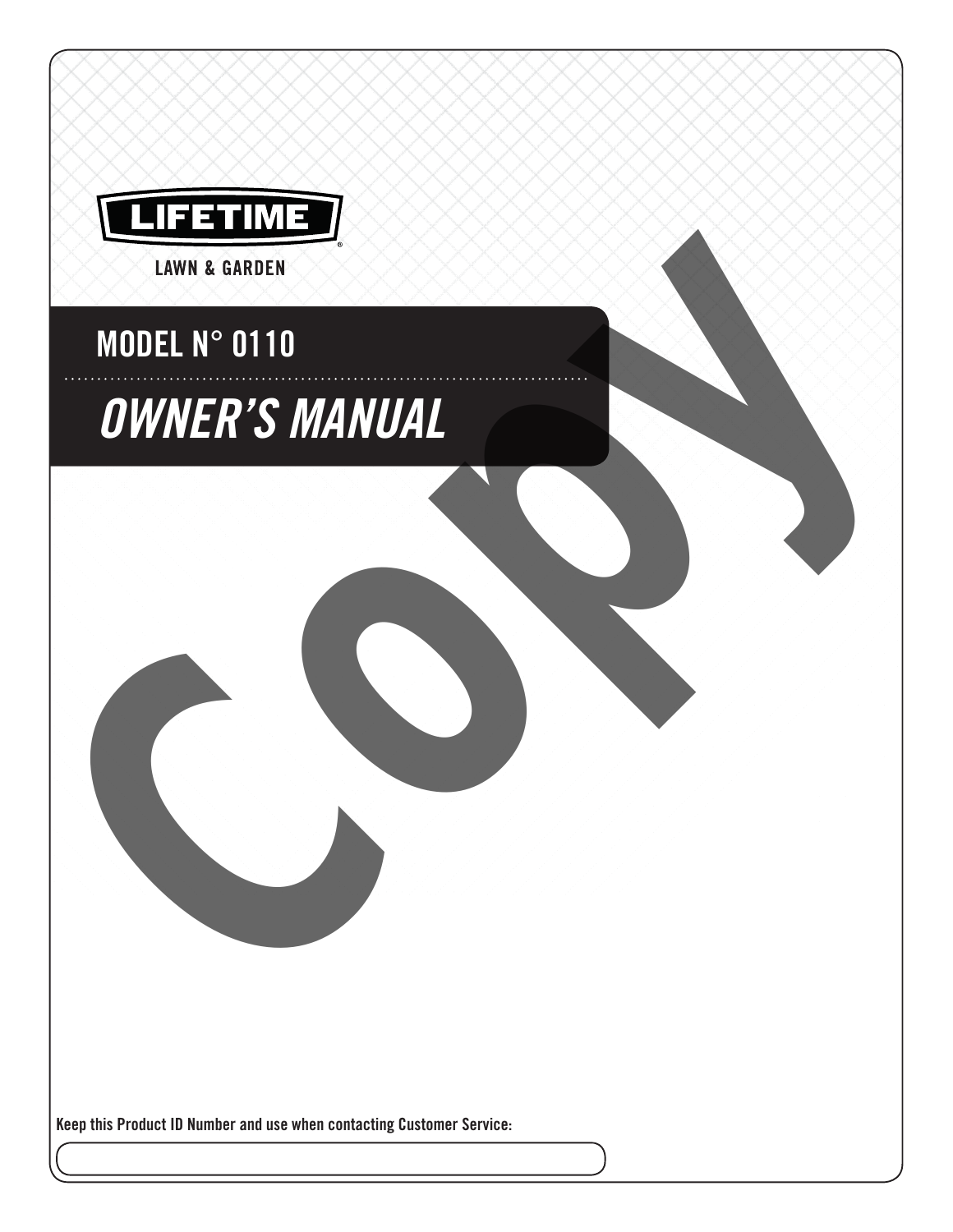# REGISTER YOUR PRODUCT ONLINE AT WWW.LIFETIME.COM

#### At Lifetime, we are committed to providing innovative and quality products. While registering, you will have the opportunity to give us your feedback. Your input is valuable to us.

- You can also opt in to receive new product notifications or promotions.
- In the unlikely event of a product recall or safety modification, your registration provides the information we need to notify you directly.
- Registration is fast, easy, and completely voluntary.

#### LIFETIME'S PROMISE TO YOU:

Maintaining your privacy is our long-standing policy at Lifetime. And you can rest assured that Lifetime will not sell or provide your personal data to other third parties, or allow them to use your personal data for their own purposes. FIRST EXAMPLE OF THE CONTRACT IS CONTRACT THE CONTRACT THE CONTRACT THE CONTRACT THE CONTRACT THE CONTRACT THE CONTRACT THE CONTRACT THE CONTRACT THE CONTRACT THE CONTRACT THE CONTRACT THE CONTRACT THE CONTRACT THE CONTRAC

We invite you to read our privacy policy at www.lifetime.com

#### REGISTER today!

#### \*\*U.S. and Canada customers ONLY\*\* IF ASSISTANCE IS NEEDED,

# DO NOT CONTACT THE STORE!

CALL OUR CUSTOMER SERVICE DEPARTMENT at 1 (800) 225-3865

HOURS: 7:00 a.m. to 5:00 p.m. Monday through Friday (Mountain Standard Time) all, or visit our Web site for Saturday hours\*\*

\*\*For customers outside the U.S. or Canada, please contact the store for assistance.\*\*

### SAFETY INSTRUCTIONS

#### FAILURE TO FOLLOW THESE WARNINGS MAY RESULT IN SERIOUS INJURY OR PROPERTY DAMAGE AND WILL VOID WARRANTY.

To ensure safety, do not attempt to assemble this product without following the instructions carefully. Check entire box and inside all packing material for parts and/or additional instruction material. Before beginning assembly, read the instructions and identify parts using the hardware identifier and parts list in this document. Proper and complete assembly, use and supervision are essential to reduce the risk of accident or injury.

• Do not use or store hot objects such as grills, blowtorches, welding equipment, etc. near the product.

- If using a ladder during assembly, use extreme caution.
- $\bullet$  Two capable adults are required for assembly. (It is also recommended that a third adult function as an instruction reader.)

Most injuries are caused by misuse and/or not following instructions. Use caution when using this product.

#### INSTRUCTION #1051054 C 2/10/2012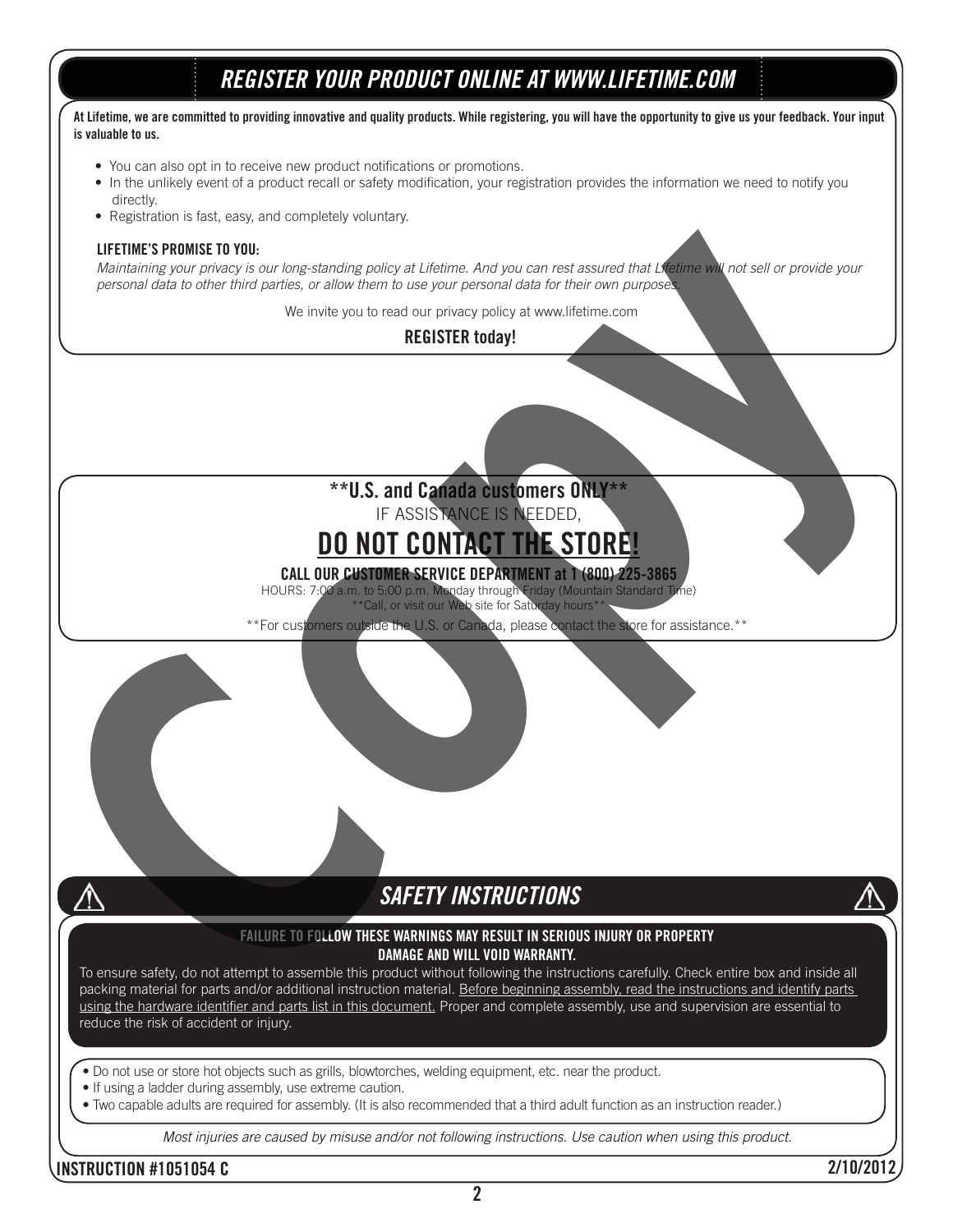## **STOPI**

**STOP!** 



Keep the hardware bags and their contents separate. If any parts are missing, call our Customer Service Department.

Identify and inventory all parts and hardware using the parts and hardware lists and identifiers in this document.



# TOOLS REQUIRED FOR ASSEMBLY

Phillips Screwdriver Safety Glasses



 $(1)$ 

) (1 for each person)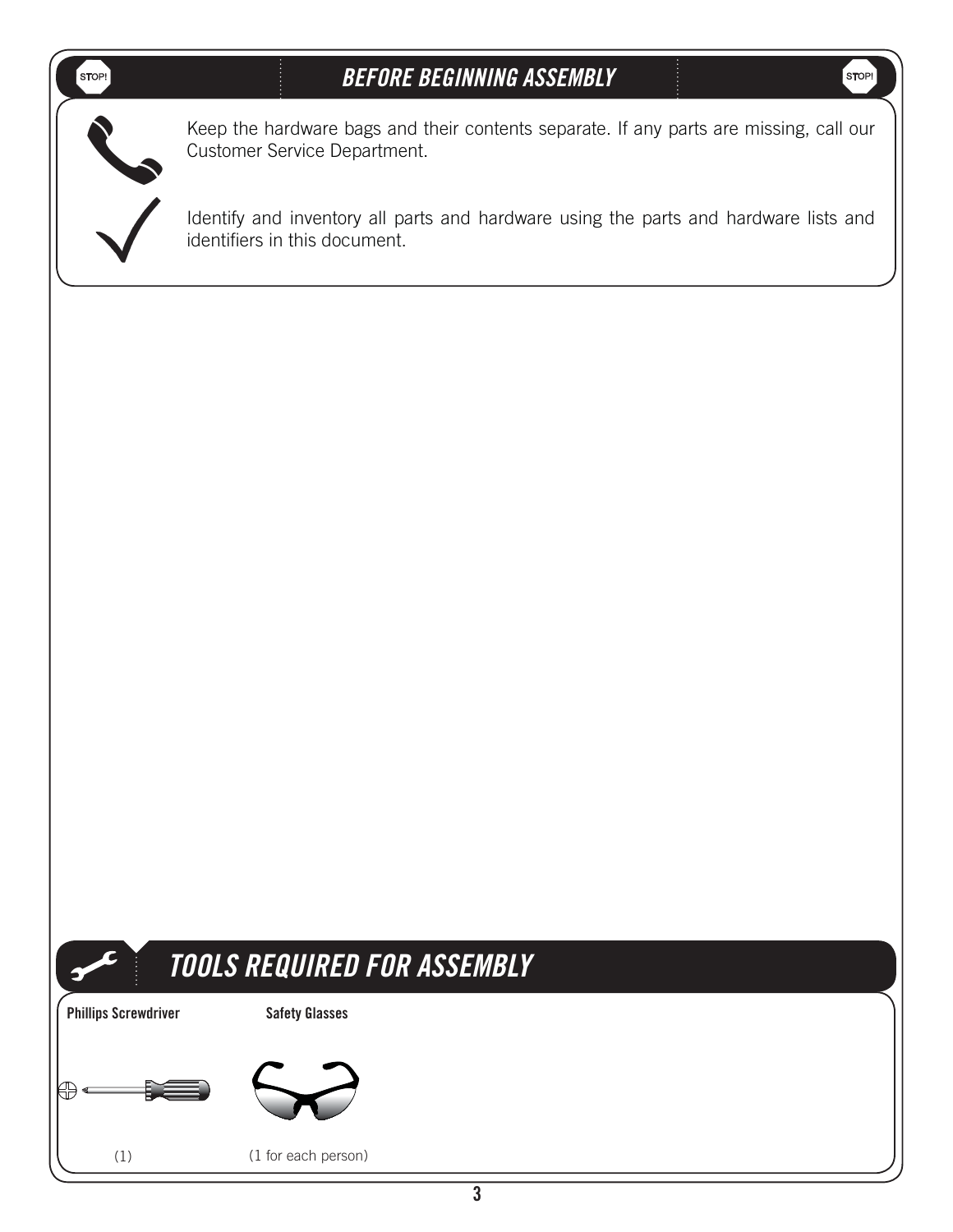# ASSEMBLY GUIDE

Refer to the following areas throughout the instructions to assist in the assembly process:

This area is located at the top, left-hand corner of the page and indicates which tools and hardware are needed to complete the assembly steps on a page.

TOOLS AND HARDWARE REQUIRED FOR THIS PAGE

SEC #

This area is located at the top, right-hand corner of the page and shows an image of the product with shaded parts indicating which section is being assembled.

This area is usually located in the bottom, left-hand corner of a step and indicates that special attention is needed to perform a particular part of a step.

These areas are usually located in the bottom, right-hand corner of a step and indicate that damage to the product or serious injury may occur if the caution or warning is not heeded.

Throughout the Parts & Hardware List, Part & Hardware Identifiers, and instructions are three-letter IDs. These IDs are below the images of the parts and hardware to help you locate and identify the parts and hardware during assembly. These IDs are not necessarily on the parts themselves.

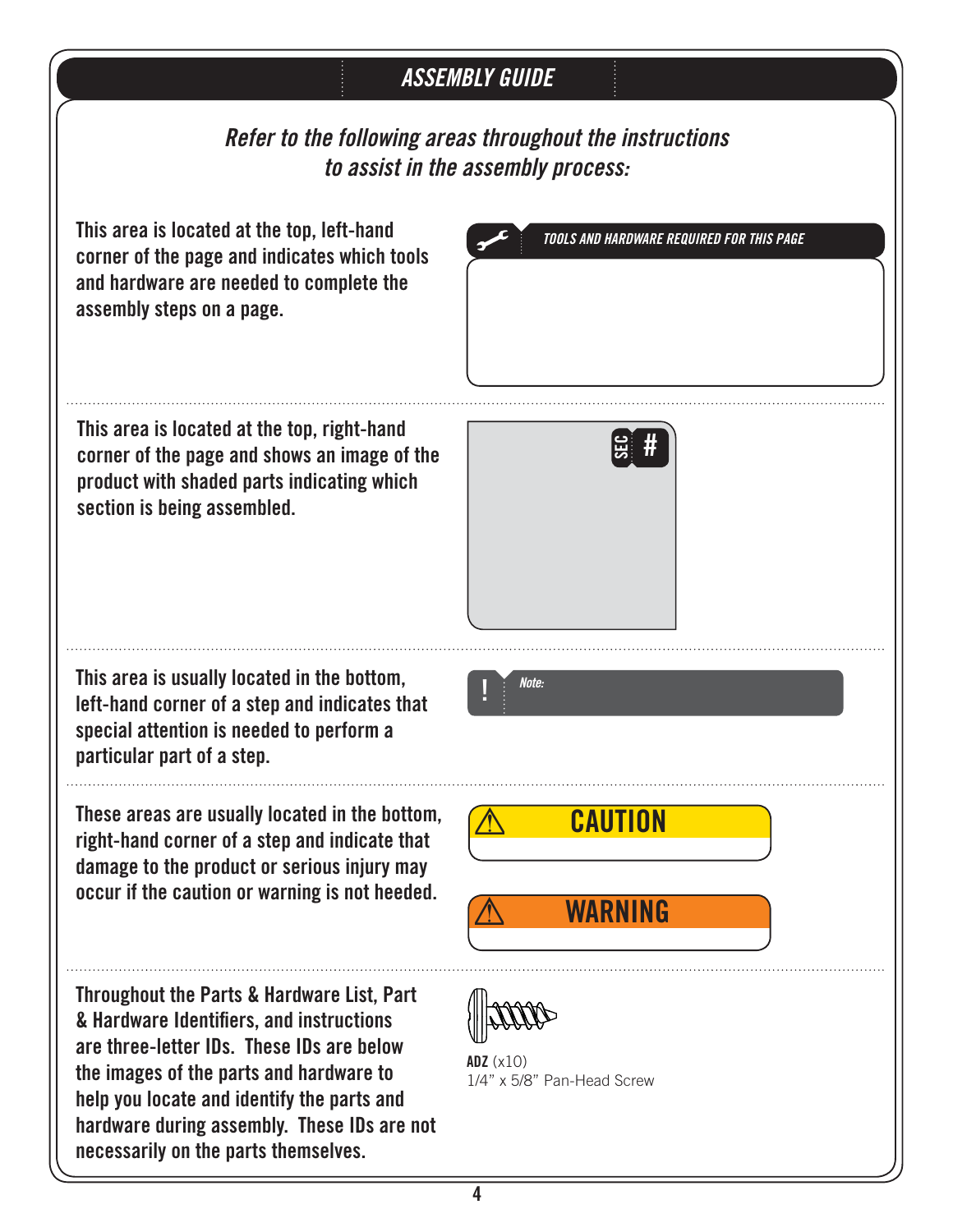# HARDWARE & PARTS LIST

ID **ID Description Description Description** 

1/4" x 5/8" Phillips Pan-Head Screw 4

*Main Parts*<br>AFZ "'; \$PSOFS4IFMG **BHE Corner Shelf Hardware [x2]**<br>ADZ

HARDWARE IDENTIFIER

#### CORNER SHELF HARDWARE [BHE] x2

Hardware shown at actual size

**ADZ** (x4) 1/4" x 5/8" Phillips Pan-Head Screw

# PARTS IDENTIFIER

Part shown at 8% of actual size



AFZ  $(x2)$ Corner Shelf

!<br>!

Note: Throughout the Parts & Hardware List, Part & Hardware Identifiers, and instructions are threeletter IDs. These IDs are given to the parts and hardware to help you locate and identify the parts and hardware during assembly. These IDs are not necessarily on the parts themselves.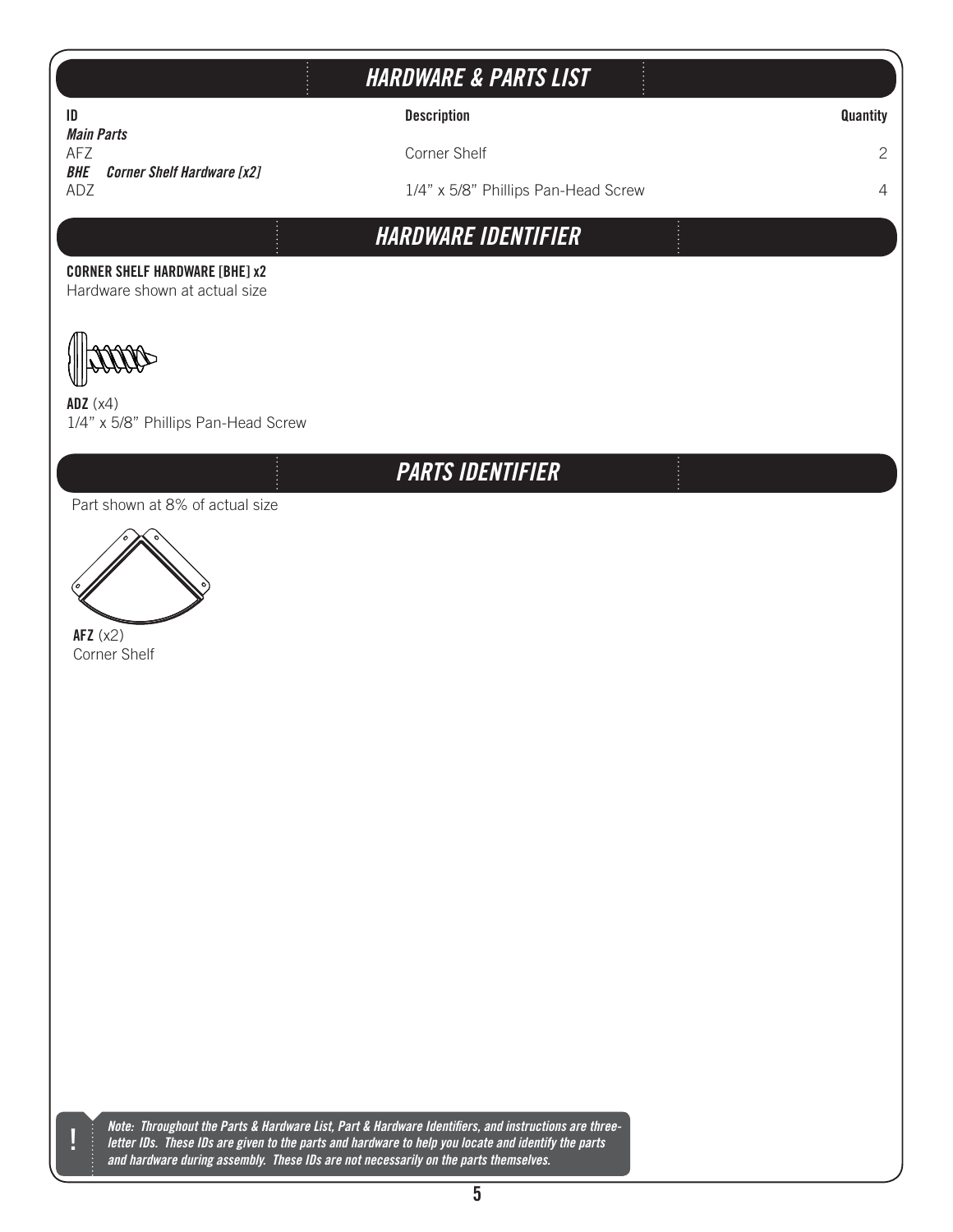